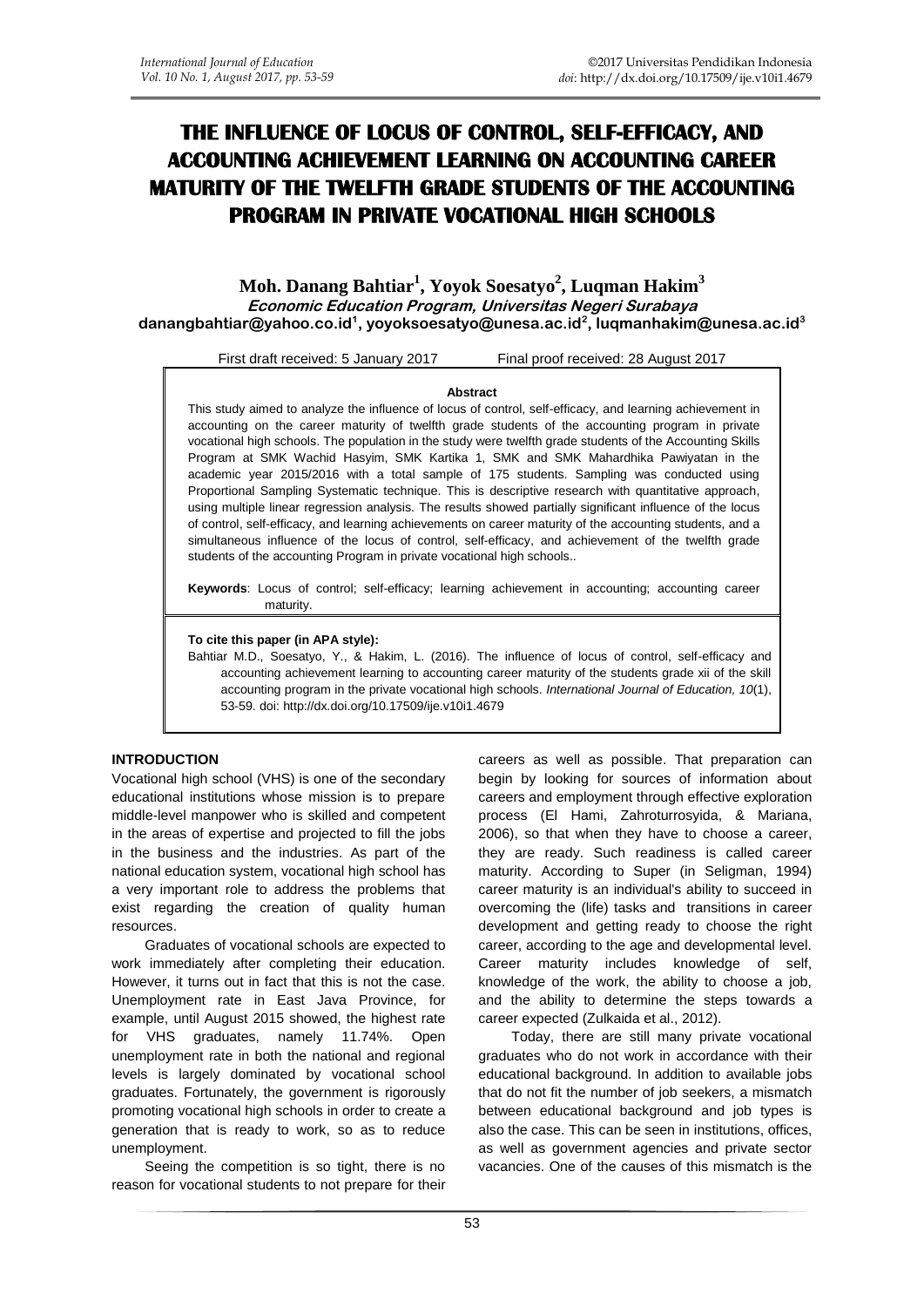urgent need to get employed no matter how unsuitable the job is to the academic background.

Field data from a preliminary study done by the researchers show that most vocational high school graduates of the accounting program are able to work according to their educational background. This can be seen from the school data in which 50% - 60% of graduates were accepted to work as cashiers, financial staff, bank employees, tax consulting office staff, and employee of public accounting firms. Meanwhile, the preliminary study shows that most of the graduates of private VHS do not work in accordance with their educational background. Data obtained from the school demonstrate that most students prefer to choose the field of administrative work and marketing rather than the accounting field. In average, the number of students who were employed in accordance with accounting expertise was only about 20% - 30%, while the remaining graduates worked in other areas that did not correspond to educational background. This shows that the maturity level of students' career of private vocational high schools of the accounting program is lower when compared to that of the public vocational high school students.

In achieving the desired career, students face many obstacles, whether originating from within themselves, such as confusion, doubt, and fear to fail in finding a job and or from the outside, such as trusting too much in fate and luck so they tend to surrender and lack efforts in finding a job suitable to their skills. One attempt to overcome these obstacles is to instill locus of control.

Zulkaida et al.'s research (2007) found that locus of control significantly influenced career maturity. In addition, most students still have doubts and fear of failure in carrying out the tasks assigned by the time they work later. Most students are still not sure of the capabilities of doing the task given later. Confidence in the ability of an individual that s/he will succeed in doing a task is called self-efficacy. Research conducted by Creed and Patton (2003) on students in Australia have uncovered that one of the factors related to career maturity is self-efficacy.

This is in accordance with the opinion of Bandura (in Zulkaida et al., 2007) that people who have high self-efficacy will expend great efforts to overcome obstacles in achieving their objectives. That is why people who have high self-efficacy will more readily determine which career is right for him.

Learning achievement is one indicator that can be used to measure students' ability to follow the activities of teaching and learning in schools. Outstanding and achieving students are indicated by the values they uphold. Individuals with high academic achievement tend to have extensive knowledge, especially in the subjects concerned and are more able to deal with everyday problems.

Those who have high academic achievement will be able to plan for their future and they have a steady career aspirations. Steady career aspirations will make individuals more serious in seeking information about careers and match their abilities and interests to their future career. They will plan their education and work in the future. Another study conducted by West (2002) states that there is a relationship between career maturity with indian student academic achievement.

Thus, choosing a career is not easy because it takes preparation. Based on the phenomenon as well as the results of several previous studies that have been described above, it is clear that career maturity of accounting students can be influenced by a locus of control, self-efficacy, and achievement in learning accounting. However, most students are not yet ready to determine the direction of their career because there are internal and external obstacles, as well as a lack of confidence with the ability to work in the field of accounting and low learning achievement. Ideally, vocational students of the final grade are ready to determine their career direction according to the development of tasks.

# **METHOD**

Based on the type of data used, the research is categorized into descriptive research with a quantitative approach. According to Sugiyono (2013) descriptive research is conducted to determine the value of independent variables, either one or more variables, without making comparisons, or connecting it to other variables.

The research intended to get an overview and description of the factors that affect career maturity of the twelfth grade students of private vocational schools of the Accounting program in Surabaya. The research data are presented in the forms of figures and analyzed using statistical data analysis of multiple linear regression to test the hypothesis.

## **Participants**

The population in this study consisted of 307 twelfth grade students of Accounting program at SMK (Vocational High School) Wachid Hasyim, SMK Kartika 1, and SMK Mahardhika Pawiyatan in the academic year 2015/2016. The research took as many as 175 students as its sample, conducted using Proportional Sampling technique.

## **Instruments**

The instruments in this research consisted of questionnaire, documentation, and interviews. The questionnaire was used to collect data on locus of control, self-efficacy, and career maturity of the accounting students. The measurement used a Likert scale, with 1-4 alternative answers. Meanwhile, the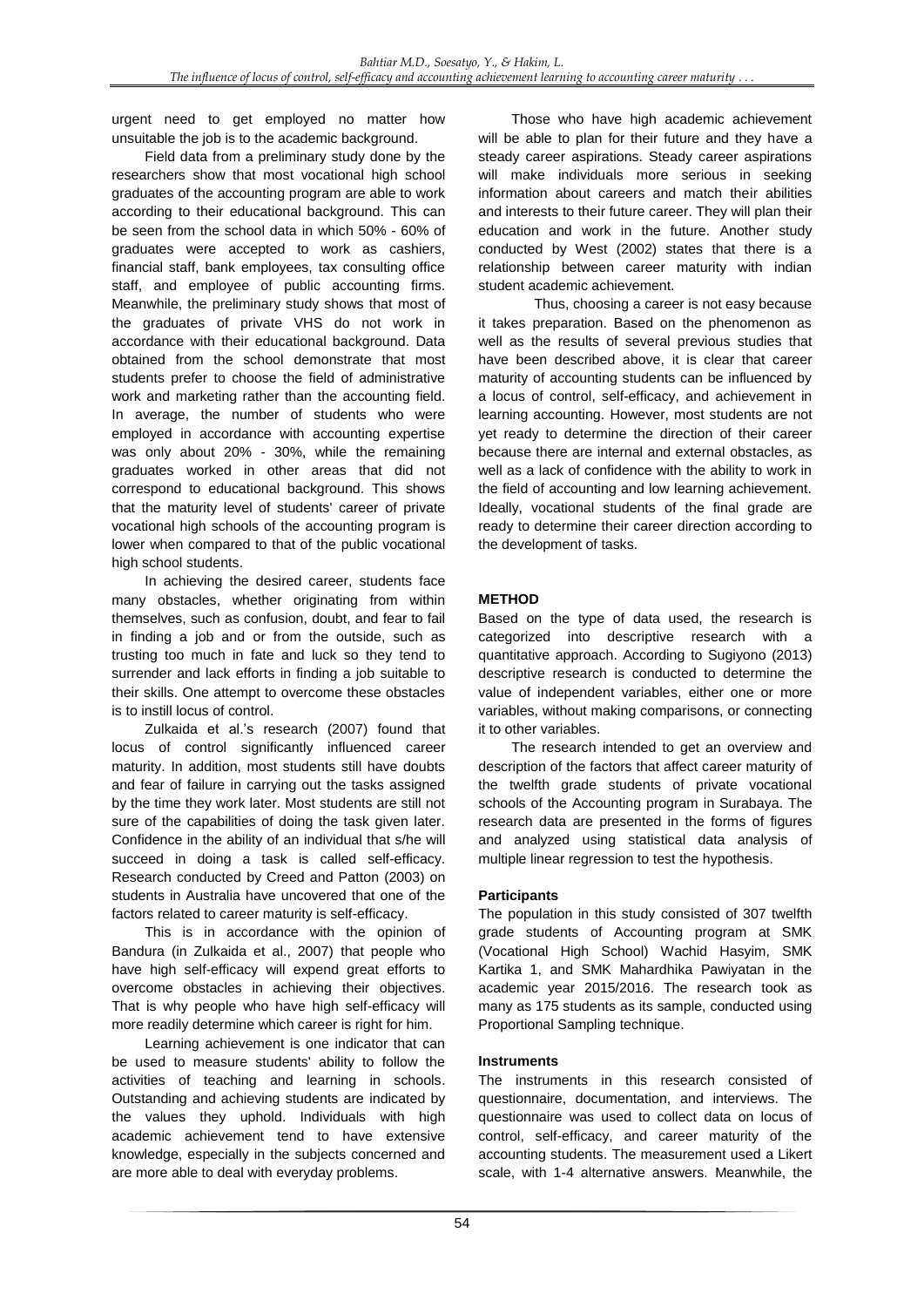documents as data were in the forms of student achievements (grade reports), lists of students' names, an overview, a brief history and organizational structure of each school and the track record of graduates. Free or unstructured interviews of Master Counseling were carried out to the twelfth grade students and other parties considered having the necessary information related to the aim of the research that would explore the students' understanding of accounting career and the barriers faced in the career.

# **FINDINGS AND DISCUSSION**

Based on the calculation of research data obtained by multiple linear regression model of:

 $Y = 48.076 + 1.069 X_1 + 0.894 X_2 + 0.189 X_3 + e$ the following results were obtained.

First, a constant value equal to 48.076 was obtained. This means that if the variables of locus of control (x1), self-efficacy (x2), and learning achievement (X3) are equal to zero, then the average maturity of Accounting Career (Y) is 48.076.

Second, b1 regression coefficient value equal to +1.069 was reported. This means that if the variable of locus of control (x1) increases by one unit, then the variable of accounting career maturity will rise by 1.069. A positive sign symbolizes the unidirectional relationship between X1 and Y, so that if X1 increases, Y will increase, assuming the other independent variables are zero or constant.

Third, a b2 regression coefficient value equal to +0.894 was gained. This means that if the variable of self-efficacy (X2) increases by one unit, then accounting career maturity will increase by 0.894. A positive sign symbolizes the unidirectional relationship between X2 and Y, so that when X2 increases, Y will increase, assuming the other independent variables are zero or constant.

Fourth, a b3 regression coefficient value equal to +0.189 was obtained. This means that if the variable of achievement (x3) increases by one unit, then accounting career maturity will increase by 0.189. A positive sign symbolizes the unidirectional relationship between X3 and Y, so that if X3 increases, Y will increase, assuming the other independent variables are zero or constant.

Fifth, *t*-test results show that the *t* value for locus of control variable was 4.264 > *t* table (1.973) and a significance value of  $t < 0.05$  with a positive regression coefficient. Hence, the first hypothesis that reads "Locus of control has influence on career maturity of accounting of the twelfth grade students of the Accounting program in Private Vocational High Schools" is accepted. This means that the variable of Locus of Control had positive and significant impact on the accounting career maturity of the twelfth grade students of the Accounting program in private vocational high schools. For the self-efficacy variable,

*t* value 4.303 > t table 1.973 at a significance value of t < 0.05, and the regression coefficient has a positive value. So, the second hypothesis that reads "Selfefficacy has influence on accounting career maturity of the twelfth grade students of Accounting program in Private Vocational High Schools" was accepted. This means that the Self-Efficacy variable had positive and significant impact on the accounting career maturity of the twelfth grade students of Accounting program in private vocational high schools.

As for the variable of accounting learning achievement,  $t$  value = 2.669 > t table (1.973) at a significance value of  $t < 0.05$ , and the regression coefficient has a positive value; thus, the third hypothesis that reads "Achievement in accounting learning has influence on accounting career maturity of the twelfth grade students of Accounting program in private vocational high schools" was accepted. This proves that the variable of Achievement in Learning Accounting had positive and significant impact on the accounting career maturity of the twelfth grade students of Accounting program in private vocational high schools in Surabaya City.

Based on the results of simultaneous calculations of the influence of Locus of Control, Self-Efficacy, and Achievement in Accounting on Accounting Career Maturity, an *F* value of 35.766 was reported with a significance value of 0.000. Because sig. F < 0.05, the fourth hypothesis that reads "Locus of control, self-efficacy, and learning achievements in accounting simultaneously has influence on accounting career maturity of the twelfth grade students of Accounting program in private vocational high schools" was accepted. This implies that the variables of locus of control, self efficacy, and learning achievements, accounting together had a significant effect on the accounting career maturity of the twelfth grade students of Accounting program in private vocational high schools.

The coefficient of multiple determination (R2) of 0.375 means that 37.5% of the change in the variable of accounting career maturity of the twelfth grade students of Accounting program in private vocational high schools for the academic year 2015/2016 was influenced by locus of control (X1), self-efficacy (X2), and learning achievement (X3), while the remaining 62.5% was influenced by factors not included in this study.

From these results, it can be seen that the internal and external locus of control had influence on students' career maturity accounting. This can particularly be seen from the answers to the questionnaire, in which the majority of students agreed to the statement that they have confidence in their abilities and efforts in obtaining a career in accounting. This confidence indicates that the accounting career maturity of the twelfth grade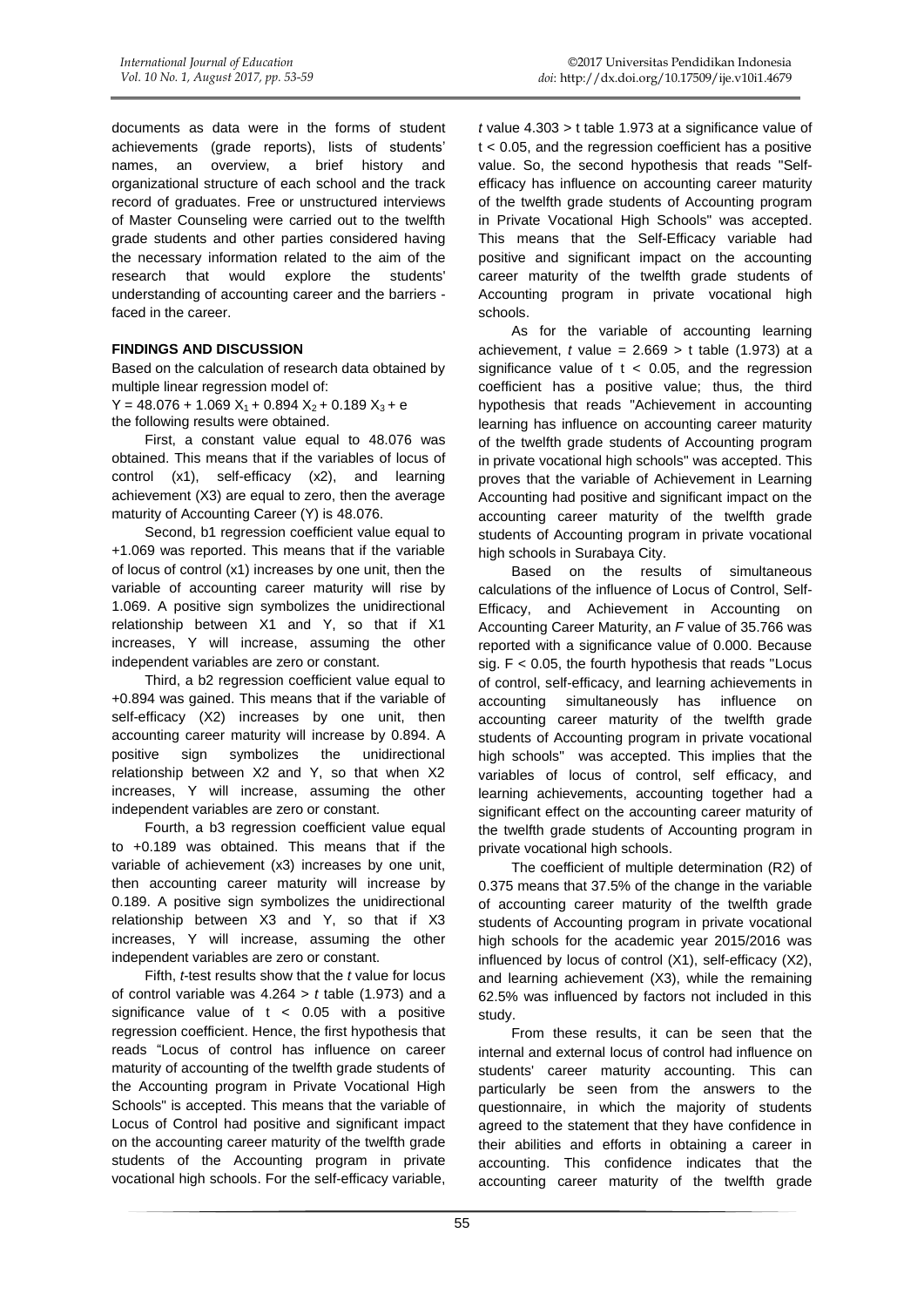students of Accounting Program in private vocational high schools was influenced by the Internal Locus of Control. Furthermore, the internal locus of control of students was in the high category.

As for the sub-variables of external locus of control, it is shown that students also believed that to obtain a career in accounting they needed help from other parties. Additionally, fate and luck affect their obtaining a career in accounting. Thus, it can be concluded that the accounting career maturity of the twelfth grade students of Accounting Program in private vocational high schools was also influenced by the external locus of control, which was included under the medium category. From these results, it can be concluded that sub-variable of internal locus of control was the most dominant, which means students had more confidence in their ability and effort to obtain a career in accounting rather than trusting in others for help or fate or luck.

This result is consistent with the theory put forward by Akbulut (2010) which states that a person mature in a career is likely to have the conviction that to achieve the desired career, can only be done by her/his own efforts and not because of luck, fate or destiny. This means the person who has internal locus of control is more likely to have maturity in determining career, while those who have an external locus of control tend to have less maturity in determining career.

Students who have an internal locus of control will always look for information related to the problem at hand. When confronted with career planning, career exploration, career decision making, knowledge of the job market information, knowledge of the work that attract them, these students will be actively searching for information related to all of it, so that they are expected to have a high career maturity. Furthermore, they will earnestly prepare for their career after finishing school and have a high career maturity.

The results support previous studies conducted by Zulkaida et al. (2007), which suggested that there is a positive relationship between internal locus of control and career maturity. Individuals with an internal locus of control, when faced with a career choice, will make an effort to get to know themselves; find out about employment, educational measures; and try to overcome the problems experienced.

Students who have a high internal locus of control can have a career high maturity. Students who have an internal locus of control believe that events in their life are determined by the business and their own behavior (Friedman & Schustack, 2009). The same is expressed by Aji (2010) in his research, which showed that the internal locus of control has effect on career maturity. Similarly, the results of research conducted by Hana, Ngadiman,

and Hamidi (2013) showed a significant influence of locus of control on job readiness.

Internal locus of control is important to achieve the career maturity of students. By having an internal locus of control in itself is a factor that can help in achieving the maturity of an individual's career. Individuals who have internal locus of control would be active in seeking information about career planning and attempts to acquire knowledge and skill. Therefore, it is important for students to always increase the internal locus of control, so they will be able to increase the maturity of their career.

The results also show that there was significant influence of self-efficacy on accounting career maturity. It can be seen from the statistical analysis of the influence of the variable of self-efficacy on accounting career maturity. The result shows that there was a positive relationship and significant influence, which means self-efficacy could explain the change in accounting students' career maturity.

Furthermore, the results of this study indicate that the majority of students have the confidence to be able to complete the various levels of difficulty of the task in the field of accounting work. It can be seen from the results of questionnaire distribution, in which the majority of students agreed with the statement about the ability to complete various levels of difficulty of the task in the field of accounting work.

In addition, students' beliefs of being capable in completing various levels of difficulty of the task in the field of accounting work can be categorized as very high. This shows that students had very high confidence that they would be able to complete various tasks given job in the accounting field such as being a cashier, treasurer, accounting staff, finance and administration employee, tax employee, etc.. Then, confidence in the students themselves will also be increased when they encounter obstacles in the work. Students also have the confidence to be able to resolve any problems that occur related to the work done in the field of accounting. It can be concluded that the twelfth grade students of the Accounting Program at private vocational high schools in Surabaya City have the confidence and ability in resolving various difficulty levels in the field of accounting, and this confidence will also have an effect on improving students' accounting career maturity.

In terms of the ability for a career in the accounting field, the majority of students agreed that they would be able to pursue a career in accounting. They had a high confidence that with the knowledge and skills they had, they would eventually be able to work in the accounting field like being a cashier, treasurer, accounting staff, clerk and employee of the financial administration, tax administration, etc. This confidence certainly also has an impact on the increase in student's accounting career maturity. It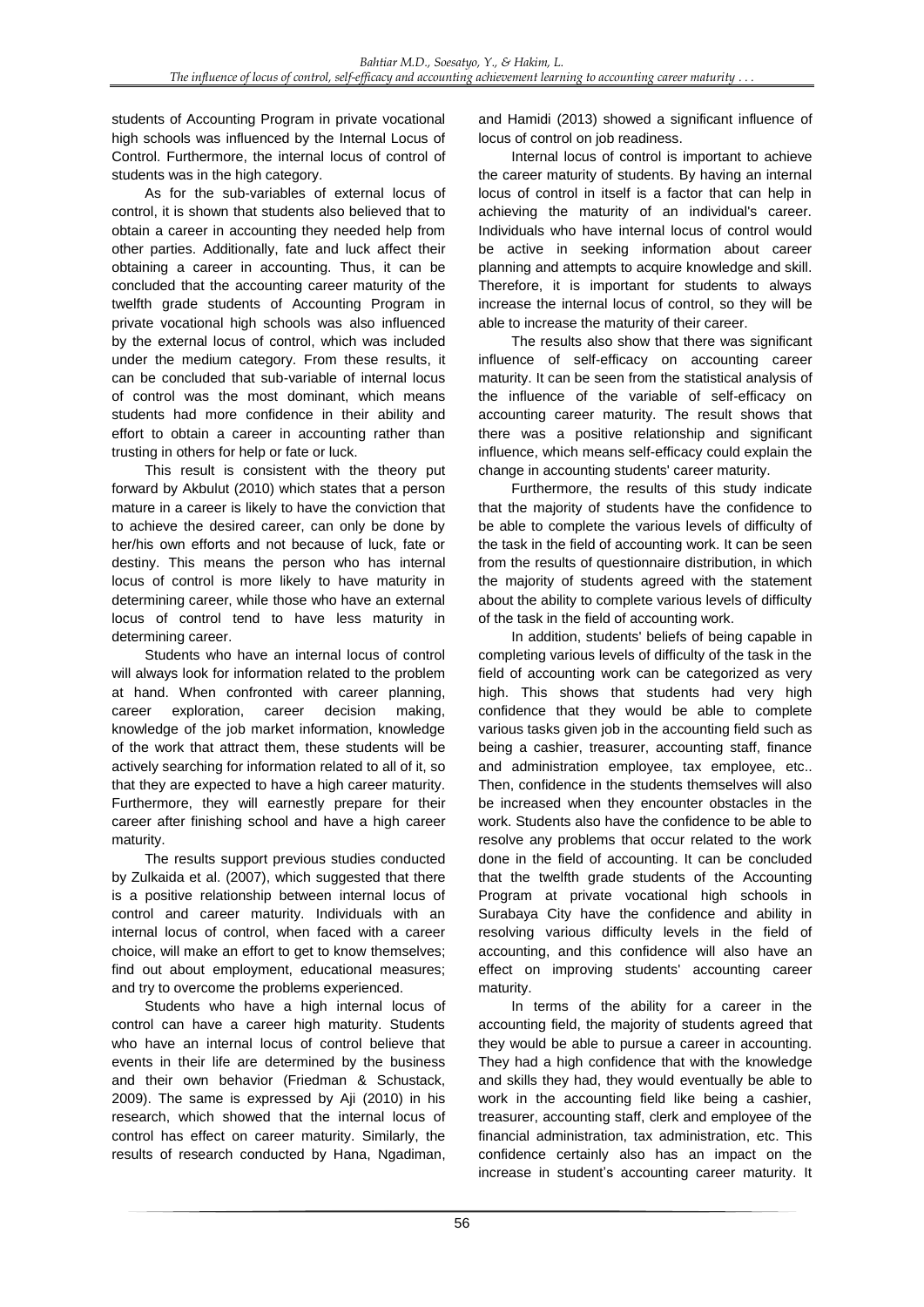can be concluded that the accounting career maturity of students will increase if students have the confidence and ability to pursue a career in accounting. Meanwhile, in terms of the ability to carry out tasks in a variety of accounting jobs, the majority of students gave a statement that they were able to carry out tasks in a variety of accounting work.

This is consistent with the theory put forward by Bandura (in Zulkaida et al., 2007) that people who have high self-efficacy will expend great efforts to overcome obstacles in achieving their objectives. Therefore, students who have high self-efficacy will be better prepared to determine which career is right for them according to their ability, knowledge and skills. The results also support previous research results conducted by Betz (2004) which showed that there is a positive relationship between self-efficacy and career maturity. Low levels of self-efficacy are associated with less likelihood of someone to consider several options pertaining to his career.

Furthermore, Creed and Patton (2003) uncovered that one of the factors related to career maturity is self-efficacy. Seligman in Komandyahrini and Hawadi (2008) stated that one of the characteristics of career maturity level is marked by the increasing positive attitude associated with the self-efficacy of career maturity.

Komandyahrini and Hawadi (2008) further argued that students who have high self-efficacy will love the challenge that show interest and involvement in an activity, improve business when performance has failed to achieve the desired goals, look for the cause of the failure, not experience anxiety in performing tasks, and have low stress. Therefore, it is important for students to always improve their selfefficacy in planning and selectin careers according to their ability, skills, and knowledge, so they will be able to increase their career maturity.

The results also showed a significant influence of learning achievement on accounting career maturity of the twelfth grade students of the Accounting program in the city of Surabaya in the academic year 2015/2016. It can be seen from the results of statistical analysis of data on the correlation between achievement in accounting and accounting maturity career. It was reported that there was a positive relationship with significant influence, meaning that accounting learning achievement could explain the change in students' accounting career maturity.

This finding is consistent with the theory put forward by Farmer (in Seligman, 1994), who explained that learning achievement has implications for the development of one's career. Students who have a greater learning achievement in school is likely to be easier to plan his career carefully, while students who have low learning achievement in school is likely to experience difficulties in planning

his career. Lower educational achievement will limit the ability of students in determining career planning due to the inability to adjust to the requirements or criteria required.

The results support previous research conducted by Creed and Patton (2003) who reported that learning achievement is one important factor in career maturity. Syahrul and Jamaluddin (2007) also reported that students who have great learning achievement are able to see far ahead; they have aspirations of work; and therefore they will plan the type and level of education to take and complete. Similarly, the results of research conducted by the West (2002) revealed that there is a relationship between career maturity and academic achievement in students. In addition, the results of research conducted by Dhillon and Kaur (2005) showed that the variables that influence students' career maturity include self-concept, motivation, and learning achievement.

Based on these results it can be concluded that the students' learning achievement in accounting had influence on their accounting career maturity, which means that the better the grades obtained by the students on the subjects of vocational competence of accounting, the more improve their career maturity in accounting will be. This is because students with high learning achievement in accounting will be better able to master a wide range of science-related accounting subjects so that later they will be better prepared to choose a career or a job in the accounting field. This so, especially compared to students who have low learning achievement in accounting subjects; they will tend to be reluctant to choose a career or a job in the accounting field because they feel they lack the ability in that field.

Given the importance of learning achievement in accounting in improving career maturity of accounting students, then teachers as a mediator in the learning process should always provide encouragement and motivation to students to always learn seriously and strive to improve their academic achievement in school so that later they can make a careful career planning in accordance with the field of science they have learned at school.

Based on the analysis of statistical data in this study, it is indicated that locus of control, self-efficacy self, and learning achievement in accounting simultaneously influenced career maturity of the twelfth grade accounting program students of private vocational high schools. This is further translated as locus of control, self-efficacy, and learning achievement in accounting could simultaneously explain the change in the career maturity of the students.

This result is consistent with the results of research conducted by Septirini (2014) which reported that there internal locus of control, external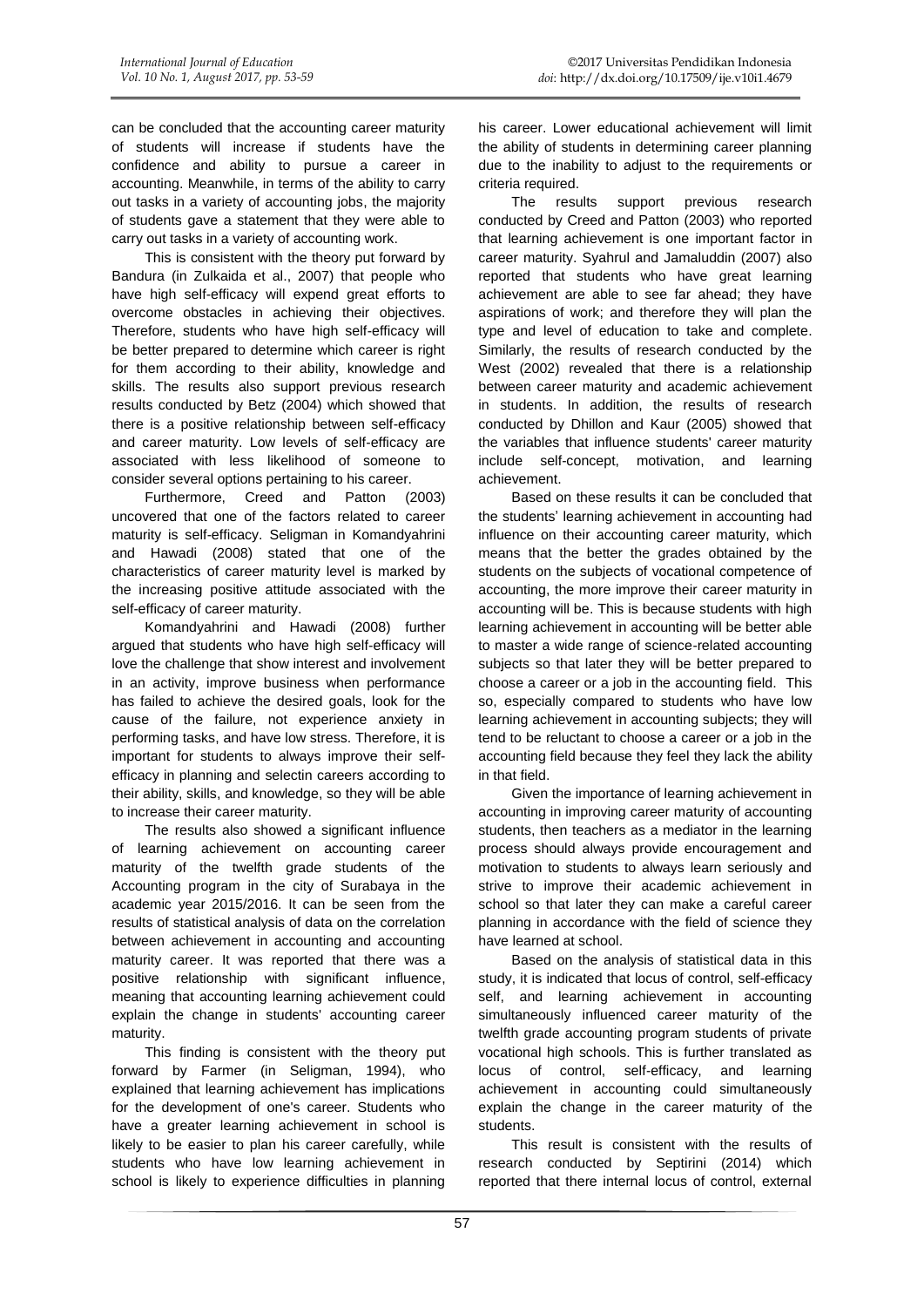locus of control, self-efficacy and learning achievement simultaneously had influence on career maturity of the twelfth grade accounting program students of SMK Maarif NU 1 Cilongok, academic year 2013/2014.

Therefore, it can be concluded that locus of control, self-efficacy, and achievement in accounting contributed to the accounting career maturity of the students in this research. To be able to increase the maturity of accounting career, it is necessary to increase locus of control, especially the internal one because increased internal locus of control will make students have the drive or motivation to attempt to obtain a career in accounting in accordance with their ability and effort without relying on or trust in fate, destiny, and help from others. Besides, accounting career maturity may increase if students have high self-efficacy, meaning that they have the confidence to be able to complete the various levels of difficulty of task in the field of accounting work, are capable of a career in accounting, and are able to carry out tasks in various jobs in the accounting field.

The learning achievement acquired by accounting students also has influence on the increase of their career maturity. Students who have a high learning achievement in accounting will be better able to master a wide range of science-related accounting subjects so that later they will be better prepared to choose a career or a job in the accounting field.

Therefore, students, teachers, parents, and communities should be able to know about the importance of the factors that influence accounting career maturity to help students make career planning in accounting carefully before entering employment, so that later after completing their study, they can directly be absorbed by employment in accordance with their expertise.

This is certainly in accordance with the mission to prepare a skilled vocational manpower that is also competent in the areas of expertise that are projected to fill the jobs in the employment and industries. So that it is expected that vocational graduates, primarily those of accounting program, will be absorbed by the job market and will ultimately have an impact on reducing the rate of unemployment in Indonesia.

## **CONCLUSION**

Based on the results of research and data analysis, the conclusion can be stated as follows: locus of control had significant influence on and a positive relationship to accounting career maturity of the twelfth grade students of the accounting program in private vocational high schools. This proves that both internal and external locus of control are the driving factor that can improve students' career maturity in accounting.

Self-efficacy also had significant influence on and a positive relationship to accounting career maturity of the students. Students who have high selfefficacy will have increased maturity in their accounting careers. This proves that self-efficacy is the driving factor that can improve students' career maturity in accounting.

Finally, learning achievement has significant influence on and a positive relationship to accounting career maturity of the students. Students who have high learning achievement in accounting will have increased maturity in accounting careers. This proves that accounting students' learning achievement is the driving factor that can improve students' career maturity in accounting.

# **REFERENCES**

- Aji, R. (2010). Hubungan antara *internal locus of control* dengan kematangan karir pada siswa kelas XII SMK N 4 Purworejo. (Unpublished Thesis). Universitas Diponegoro, Indonesia.
- Akbulut, N. (2010). The relationship between vocational maturity and hopelessness among female and male twelfth grade students. (Unpublished Thesis). Middle East Technical University, Turkey.
- Bandura, A. (1997). *Self-efficacy: The exercise of control*. New York: W. H. Freedman and Company.
- Betz, N. E. (2004). Contributions of Self Efficacy theory to Career Counseling: A Personal Perspective. *Career Development Quarterly, 52,* 340-353.
- Creed, P. A., & Patton, W. (2003). Predicting two components of career maturity in school based adolescents. *Journal of Career Development, 29,* 277-290.
- Dillon, U., & Kaur, R. (2005). Career Maturity of School Children. *Journal of the Indian Academy of Aplied Psychology, 31*, (1-2), 71- 76.
- El Hami A., Zahroturrosyida H., & Mariana, S. (2006). Gambaran kematangan karir pada para calon sarjana di lingkungan Fakultas Psikologi Universitas Padjajaran. Research Report, 1- 35.
- Friedman, H. S., & Schustack, M. W. (2009). *Kepribadian: Teori klasik dan riset modern*. Jakarta: Erlangga.
- Hana, B. M., Ngadiman, & Hamidi, N. (2013). Pengaruh pengalaman praktik kerja industri (Prakerin) dan *locus of control* terhadap kesiapan kerja siswa kelas XII SMK Negeri 1 Surakarta. *JUPE, 1*(1), 1-11 .
- Komandyahrini, E., & Hawadi, L. F. (2008). Hubungan *self-efficacy* dan kematangan dalam memilih karir siswa program percepatan belajar. *Jurnal Keberbakatan & Kreativitas, 2*(1), n.p.
- Seligman, L. (1994). *Developmental career counseling and assessment*. Thousand Oaks: Sage Publications.